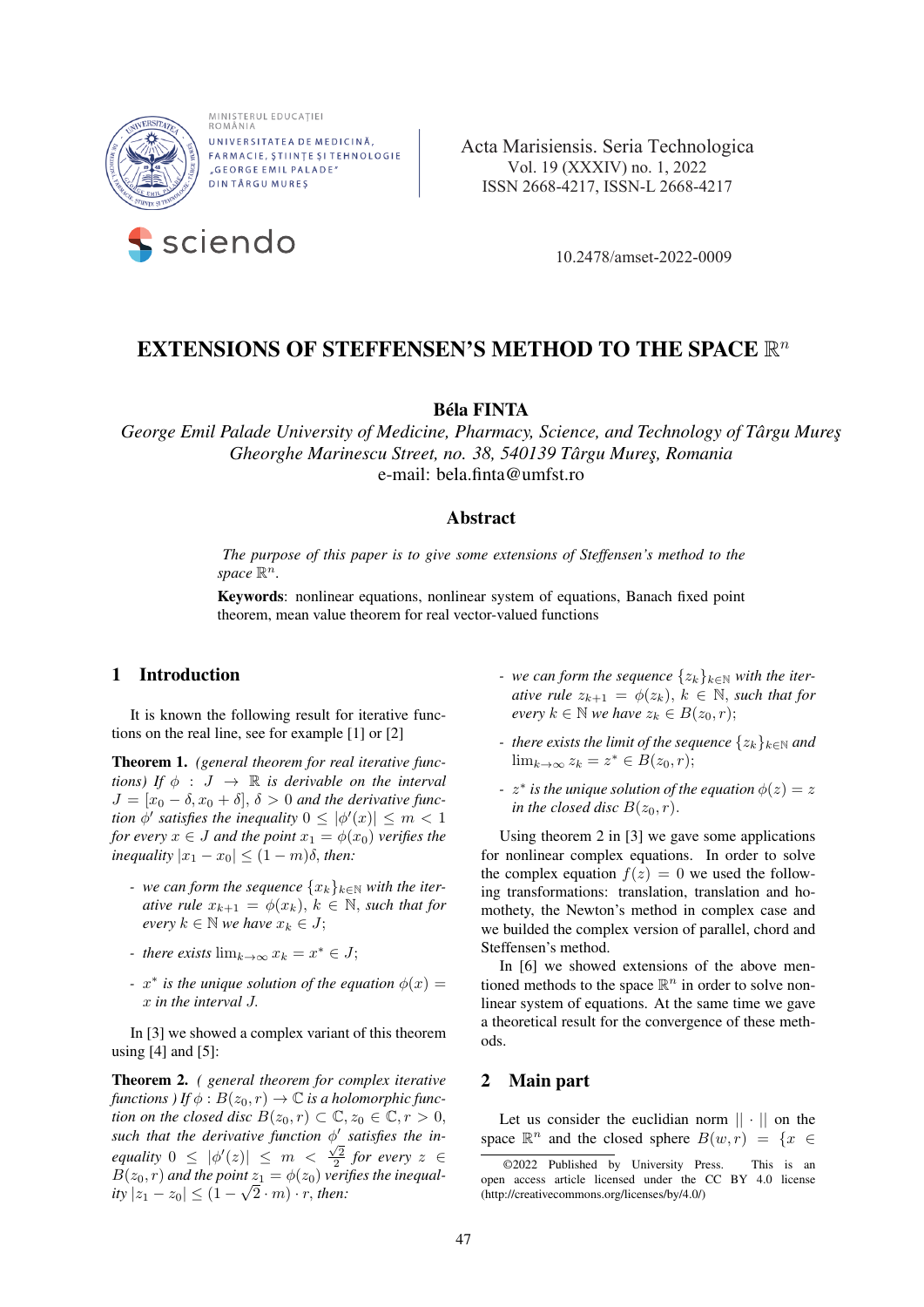$\mathbb{R}^n/||x-w|| \leq r$  in the space  $\mathbb{R}^n$ , with center w and radius  $r > 0$ . First we remember the Banach fixed point theorem in the case of the closed sphere  $B(w, r)$ :

**Theorem 3.** Let  $\phi$ :  $B(w,r) \rightarrow B(w,r)$  be a con*traction, i.e. there exists the constant*  $\alpha \in [0,1)$ *such that*  $||\phi(x) - \phi(y)|| \leq \alpha \cdot ||x - y||$  *for every*  $x, y \in B(w, r)$ . *Then the function*  $\phi$  *has a unique fixed point in* B(w, r), *which can be obtained as the limit of the sequence*  $\{x^k\}_{k\in\mathbb{N}}$  given by the iteration  $x^{k+1} = \phi(x^k), k \in \mathbb{N}$ , for every  $x^0 \in B(w, r)$ .

*Proof.* Because  $B(w, r) \subset \mathbb{R}^n$  is a closed sphere in the space  $\mathbb{R}^n$ , will be a Banach space, too. Now we apply the Banach fixed point theorem for the function  $\phi: B(w,r) \to B(w,r).$  $\Box$ 

We say that the function  $\phi : B(w,r) \to \mathbb{R}^n$  is differentiable function on the closed sphere  $B(w, r)$ , if it is differentiable in every point  $x \in B(w, r)$ . If the point  $x$  is a boundary point of the closed sphere  $B(w, r)$ , then we suppose that the function  $\phi$  is defined on a small open disc with center  $x$  and it is differentiable in  $x$ .

**Theorem 4.** Let  $\phi$  :  $B(w, r) \rightarrow \mathbb{R}^n$  be a continuously *differentiable function on the closed sphere*  $B(w, r)$ ,  $and x \in B(w,r), h \in \mathbb{R}^n$  *such that*  $x + h \in B(w,r)$ . *If there exists*  $M \geq 0$  *positive real number such that for every*  $u \in [x, x+h] = \{x+t \cdot h/t \in [0,1]\}$  *(the line segment*  $[x, x+h] \subset \mathbb{R}^n$  *with endpoints* x *and*  $x+h$  *) we have*  $||D(\phi)(u)|| \leq M$ , *then*  $||\phi(x+h) - \phi(x)|| \leq$  $M \cdot ||h||.$ 

*Proof.* See for example [7].

**Theorem 5.** *If the euclidian norm of*  $D(\phi)(u)$  *is bounded on the closed disc*  $B(w,r) \subset \mathbb{R}^n$ , *i.e. there exists*  $M > 0$  *real number such that*  $||D(\phi)(u)|| \leq M$ *for every*  $u \in B(w,r)$ , *then*  $||\phi(x) - \phi(y)|| \leq M$ .  $||x - y||$  *for every*  $x, y \in B(w, r)$ .

*Proof.* It is immediately from the previous theorem 4.  $\Box$ 

Theorem 6. *( general theorem for real n dimensional iterative functions)* If  $\phi$  :  $B(x^0, r) \rightarrow \mathbb{R}^n$  *is a continuously differentiable function on the closed sphere*  $B(x^0, r), x^0 \in \mathbb{R}^n, r > 0$ , *such that the differential function*  $D(\phi)$  *satisfies the inequality* 0  $\leq$  $||D(\phi)(u)|| \leq M < 1$  *for every*  $u \in B(x^0, r)$  *and the point*  $x^1 = \phi(x^0)$  *verifies the inequality*  $||x^1 - x^0|| \le$  $(1 - M) \cdot r$ , *then:* 

- $-$  we can form the sequence  $\{x^k\}_{k\in\mathbb{N}}$  with the iter*ative rule*  $x^{k+1} = \phi(x^k)$ ,  $k \in \mathbb{N}$ , *such that for*  $\text{every } k \in \mathbb{N} \text{ we have } x^k \in B(x^0, r);$
- $-$  *there exists the limit of the sequence*  $\{x^{k}\}_{k\in\mathbb{N}}$  *and*  $\lim_{k \to \infty} x^k = x^* \in B(x^0, r);$
- *a i* is the unique solution of the equation  $\phi(x) =$ x in the closed sphere  $B(x^0, r)$ .

*Proof.* Using theorem 5 for every  $x, y \in B(x^0, r)$  we get  $||\phi(x)-\phi(y)|| \leq M \cdot ||x-y||$  with  $M < 1$ , so  $\phi$  is a contraction. Also we obtain for every  $x \in B(x^0, r)$ that  $||\phi(x) - \phi(x^0)|| \le M \cdot ||x - x^0||$ . Now we show that  $\phi(B(x^0, r)) \subset B(x^0, r)$ , i.e.  $\phi : B(x^0, r) \rightarrow$  $B(x^0, r)$ . Indeed, for every  $x \in B(x^0, r)$  we get  $||\phi(x)-x^0|| = ||\phi(x)-\phi(x^0)+x^1-x^0|| \le ||\phi(x) |\phi(x^0)|| + ||x^1 - x^0|| \leq M \cdot ||x - x^0|| + ||x^1 - x^0|| \leq$  $M \cdot r + (1 - M) \cdot r = r$ . Using theorem 3 we finish this proof.  $\Box$ 

Let  $f = (f_1, f_2, \ldots, f_n) : D \subset \mathbb{R}^n \to \mathbb{R}^n$  be a function. We build the real n dimensional Steffensen's method in the following way: for every  $i, j = \overline{1, n}$  let us consider the functions  $h_{ij}: B(x^0, r) \to \mathbb{R}$ ,

$$
h_{ij}(x) = \delta_{ij} \cdot \frac{f_i(x + f(x)) - f_i(x)}{f_{\varepsilon_i}(j)}.
$$

,

where  $\delta_{ij} \in \{0, 1\}$  and  $\varepsilon_1, \varepsilon_2, \dots, \varepsilon_n$  are arbitrary permutations of the set  $\{1, 2, \ldots, n\}$  and we define the matrix type function  $h(x) = (h_{ij}(x))_{i,j=\overline{1,n}}$ , where  $f_i(x) \neq 0$  for every  $j = \overline{1, n}$ . Also we suppose that the determinant  $det(h(x)) \neq 0$ . Using the transformation of Steffensen's method, the system of equations  $f(x) = 0$  is equivalent with the system of equations  $x - (h(x))^{-1} \cdot f(x) = x$ . We denote with  $h^*$ :  $B(x^0, r) \to \mathbb{R}^n$  the function  $h^*(x) = (h(x))^{-1} \cdot f(x)$ . We can consider the iterative function  $\phi(x) = x (h(x))^{-1} \cdot f(x)$ , the real n dimensional variant of the Steffensen's method. Now we apply theorem 6 for the iterative function  $\phi$  and we obtain the following result for the function f: if the function  $f : B(x^0, r) \to \mathbb{R}^n$ is a continuously differentiable function on  $B(x^0, r)$ , with  $x^0 \in \mathbb{R}^n$  and  $r > 0$ , and  $det(h(x)) \neq 0$  for every  $x \in B(x^0, r)$ , and  $||1(x) - D(h^*)(x)|| \le M < 1$ for every  $x \in B(x^0, r)$  and  $||h^*(x^0)|| = ||(h(x^0))^{-1}$ .  $|f(x^0)|| \leq (1 - M) \cdot r$ , then the system of equations  $f(x) = 0$  has a unique solution  $x^* \in B(x^0, r)$  in the closed disc  $B(x^0, r) \subset \mathbb{R}^n$  and  $x^*$  can be obtained as the limit of the sequence  $\{x^k\}_{k\in\mathbb{N}}$ , given by the iterative formula of the real n dimensional Steffensen's method:  $x^{k+1} = x^k - (h(x^k))^{-1} \cdot f(x^k), k \in \mathbb{N}$ .

### 3 Discussion and conclusion

Now if we fix all the constants  $\delta_{ij} = 1$  for every  $i, j = \overline{1, n}$  and  $\varepsilon_1, \varepsilon_2, \dots, \varepsilon_n$  are the identical permutations, then we obtain the result in [6].

Next we consider the case  $\delta_{ii} = 1$  for every  $i =$  $\overline{1,n}$ ,  $\delta_{ij} = 0$  for all  $i, j = \overline{1,n}$  with  $i \neq j$ , and  $\varepsilon_1, \varepsilon_2, \ldots, \varepsilon_n$  are the identical permutations. This means that

$$
h_{ii}(x) = \frac{f_i(x + f(x)) - f_i(x)}{f_i(x)}
$$

for  $i = \overline{1,n}$  and  $h_{ij}(x) = 0$  for all  $i, j = \overline{1,n}$  with  $i \neq j$ . The matrix type function  $h(x)$  has the diagonal

 $\Box$